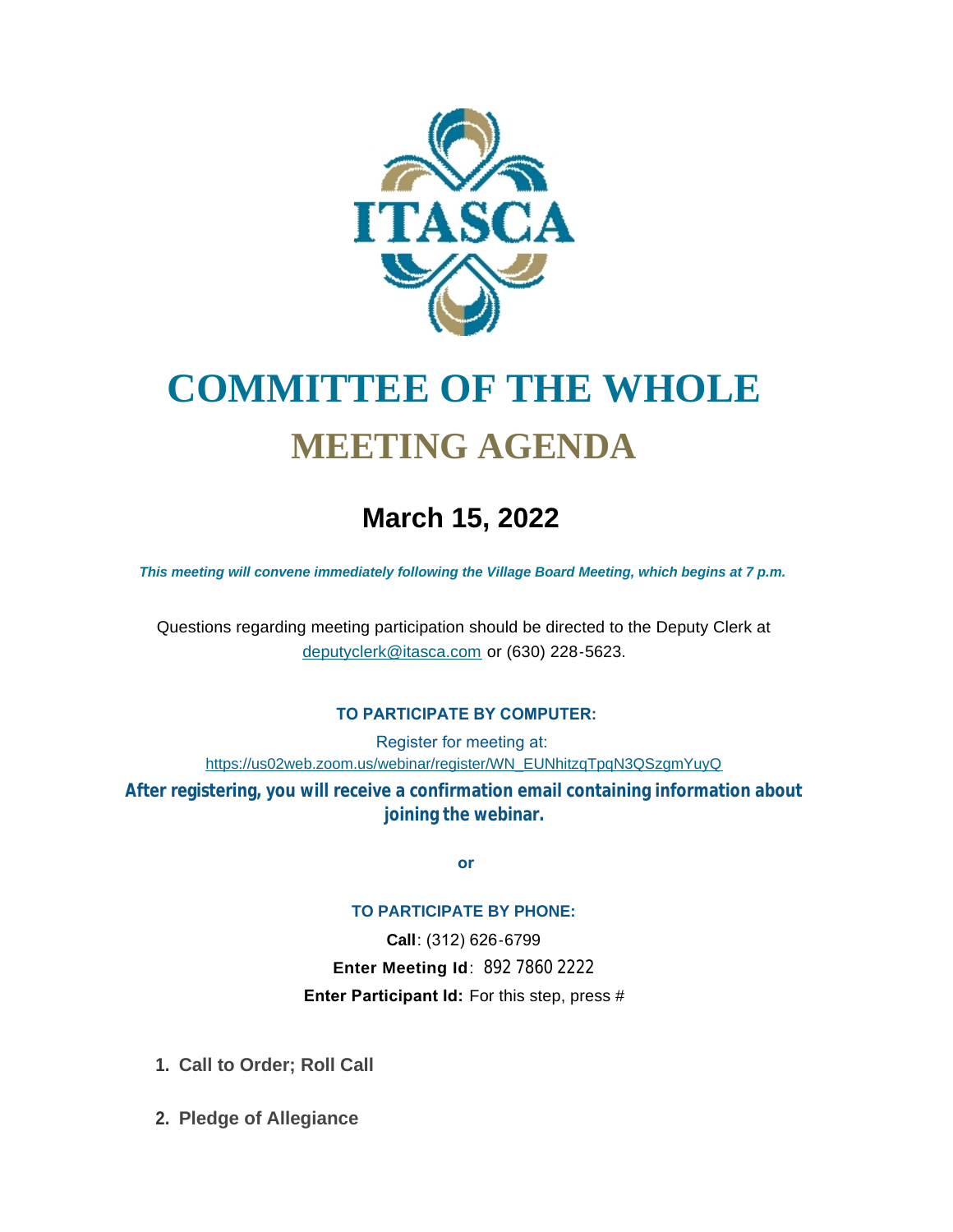- **Audience Participation 3.**
- **Presentation of Meeting Minutes 4.**
	- **Committee of the Whole – March 1, 2022 a. Documents:**

### [20220301 COW Minutes.pdf](http://www.itasca.com/AgendaCenter/ViewFile/Item/7496?fileID=9429)

- **President's Comments 5.**
- **Community Development Committee 6.** Chair Trustee Gavanes; Co-Chair Trustee Leahy
	- **Discussion and possible action regarding a Request for Special a. Use Amendment, Class I Site Plan Review, Variances, and Final Plat of Subdivision for Commonwealth Edison (ComEd) Substation North Expansion at 775 N. Prospect Avenue (PC 21- 015)**

# 1. *Petitioner has requested this item be tabled until a later date*

- **Capital & Infrastructure Committee 7.** Chair Trustee Aiani; Co-Chair Trustee Madaras
	- **Discussion and possible action regarding an Agreement to Join a. Illinois Public Works Mutual Aid Network (IPWMAN)**

**Documents:**

[Cap A - IPWMAN Agreement - 030922.Pdf](http://www.itasca.com/AgendaCenter/ViewFile/Item/7498?fileID=9430)

**Discussion and possible action regarding Purchasing a b. Sequential Batch Reactor (SBR) Diffuser Membrane Replacement from Environmental Dynamics in the amount of \$26,450.00**

**Documents:**

[Cap B - SBR Diffuser Membrane Replacement - 030922.Pdf](http://www.itasca.com/AgendaCenter/ViewFile/Item/7499?fileID=9431)

- **Finance & Operations Committee 8.** Chair Trustee Powers; Co-Chair Trustee Linsner
	- **Discussion and possible action regarding a Multi-Factor a.**